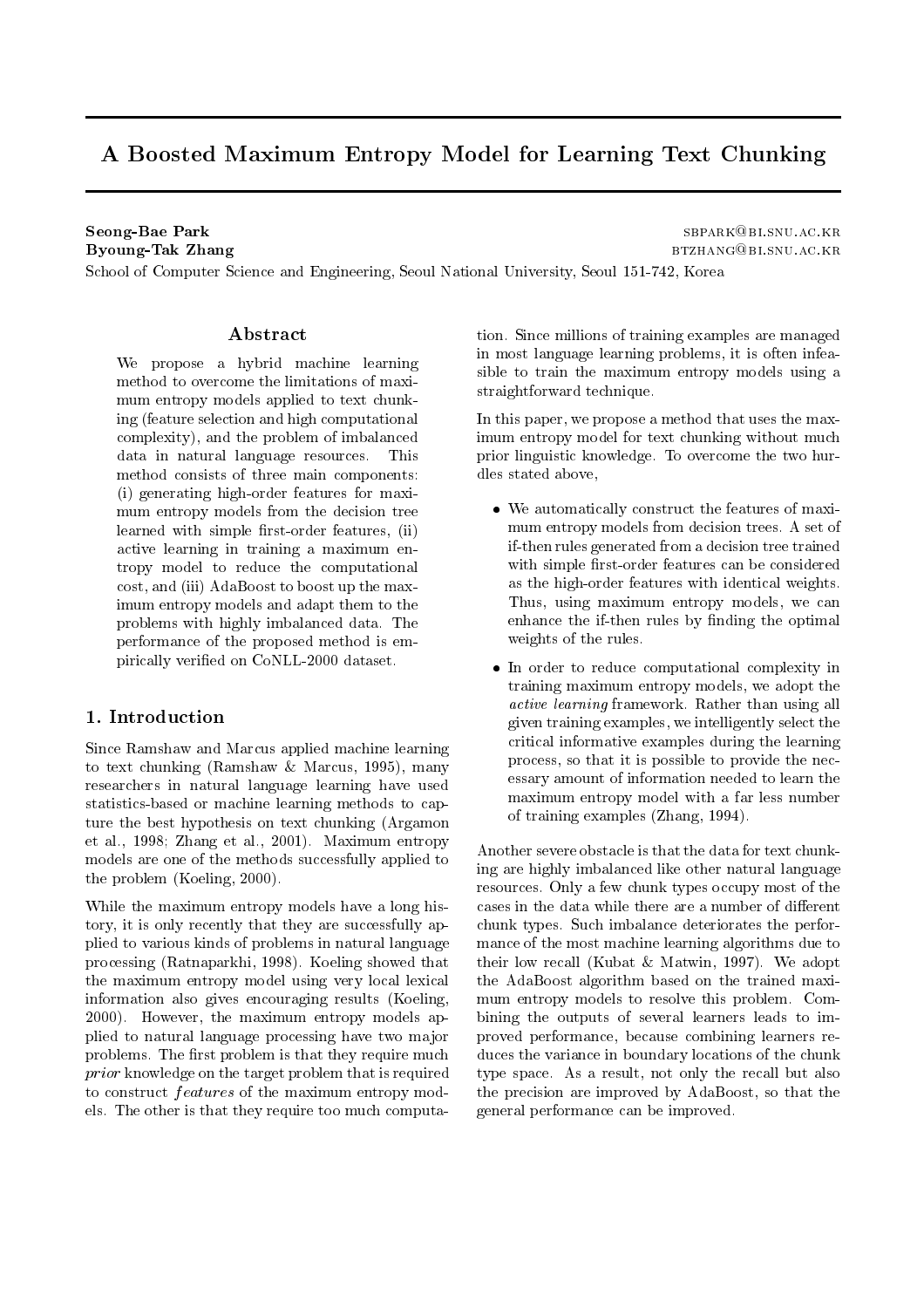The rest of this paper is organized as follows. Section 2 gives a brief introduction to the maximum entropy model for text chunking. Section 3 explains how the features for the maximum entropy model are automatically constructed from decision trees. Section 4 describes the active learning method for building the maximum entropy model. Section 5 explains the imbalanced data problem and proposes the AdaBoost algorithm to solve it. Section 6 presents the dataset and reports the experimental results. Finally, Section 7 draws conclusions.

# 2. A Maximum Entropy Model for Text Chunking

Text chunking can be considered to be a classification problem in machine learning, in which the goal is to observe some linguistic context  $x \in \mathcal{X}$  and predict the chunk label  $y \in \mathcal{Y}$  of it. A conditional probability distribution  $p(y|x)$  is one way to implement the classifier for predicting y.

*Maximum entropy* models combine diverse pieces of contextual evidence to estimate the probability of  $y$ with  $x$ . They implement the intuition that if there is no evidence to favor one alternative solution above others, all alternatives should be equally likely. That is, a maximum entropy model has the form:

$$
p(y|x) = \frac{\prod_{i=1}^k \mu_i^{f_i(x,y)}}{Z},
$$

where  $\mu_i$  are expressed as

$$
\mu_i = \exp(\lambda_i)
$$

and  $\lambda_i$  are real-valued parameters. Here,  $Z$  is a normalizing constant and  $f_i(x, y)$  are arbitrary computable *features* of an example  $(x, y)$ .

The optimal distribution  $p^*$  is the most uncertain one:

$$
p^* = \underset{p \in \mathcal{P}}{\text{arg}\max} \ H(p),
$$

where P is a set of distributions satisfying  $E_p[f_i] =$  $E_{\bar{p}}[f_i]$  for all *i*. Given a training set  $S =$  $\{(x_1, y_1), \ldots, (x_N, y_N)\}\, E_p[f_i]$  and  $E_{\bar{p}}[f_i]$  are

$$
E_{\tilde{p}}[f_i] = \sum_{x,y \in S} \tilde{p}(x,y) f_i(x,y)
$$

$$
E_p[f_i] = \sum_{x,y} \tilde{p}(x) p(y|x) f_i(x,y),
$$

where  $\tilde{p}$  is the empirical distribution. The parameters  $\vec{\mu} = {\mu_1, \ldots, \mu_k}$  of  $p^*$  can be found by an iterative procedure such as the Generalized Iterative Scaling (GIS) algorithm (Darroch & Ratcliff, 1972).



Figure 1. An example decision tree for text chunking. This tree is trained with the features,  $POS_{i-1}$  and  $C_{i-1}$  for the classification of chunk type  $C_i$  of a word  $W_i$ .  $POS_{i-1}$  is the part-of-speech of the previous word  $W_{i-1}$  and  $C_{i-1}$  is the chunk type of  $W_{i-1}$ .

In using the maximum entropy models, we have two specific issues to consider. One is how to select the features,  $f_i$ . The features of the maximum entropy model, in general, are selected by the modeler to capture the aspects of the data. Thus, it is very difficult to construct  $f_i$ 's if the modeler does not have sufficient knowledge about the problem domain. The other problem is that in training a maximum entropy model it is needed to estimate  $E_p[f_i]$  for all  $f_i$ 's at each iteration of the GIS procedure. Since  $E_p[f_i]$  requires a summation over all training examples, estimating it is often infeasible for the problems with a great number of training examples.

In order to overcome these two problems, we use decision trees and active learning. Since decision trees can be represented as a set of if-then rules, the features are automatically constructed by transforming the decision trees into if-then rules. The decision trees are learned with simple linguistic models, such as  $n$ -gram. For the complexity problem in estimating  $E_p[f_i]$ , we use an active learning method in which informative examples are chosen to maximize the learning effect while reducing the training set size.

## 3. Constructing Features for Maximum **Entropy Models**

As mentioned above, the trained decision trees are used to construct features in maximum entropy models since they can be easily re-represented as a set of if-then rules. For instance, we can construct five rules from the decision tree in Figure 1 as follows:

1. 
$$
f_1(POS_{i-1}, C_{i-1}, C_i)
$$
  
= 
$$
\begin{cases} 1 & \text{if } POS_{i-1} = WP\$ \text{ and } C_i = B\text{-}NP \\ 0 & \text{otherwise} \end{cases}
$$

2. 
$$
f_2(POS_{i-1}, C_{i-1}, C_i)
$$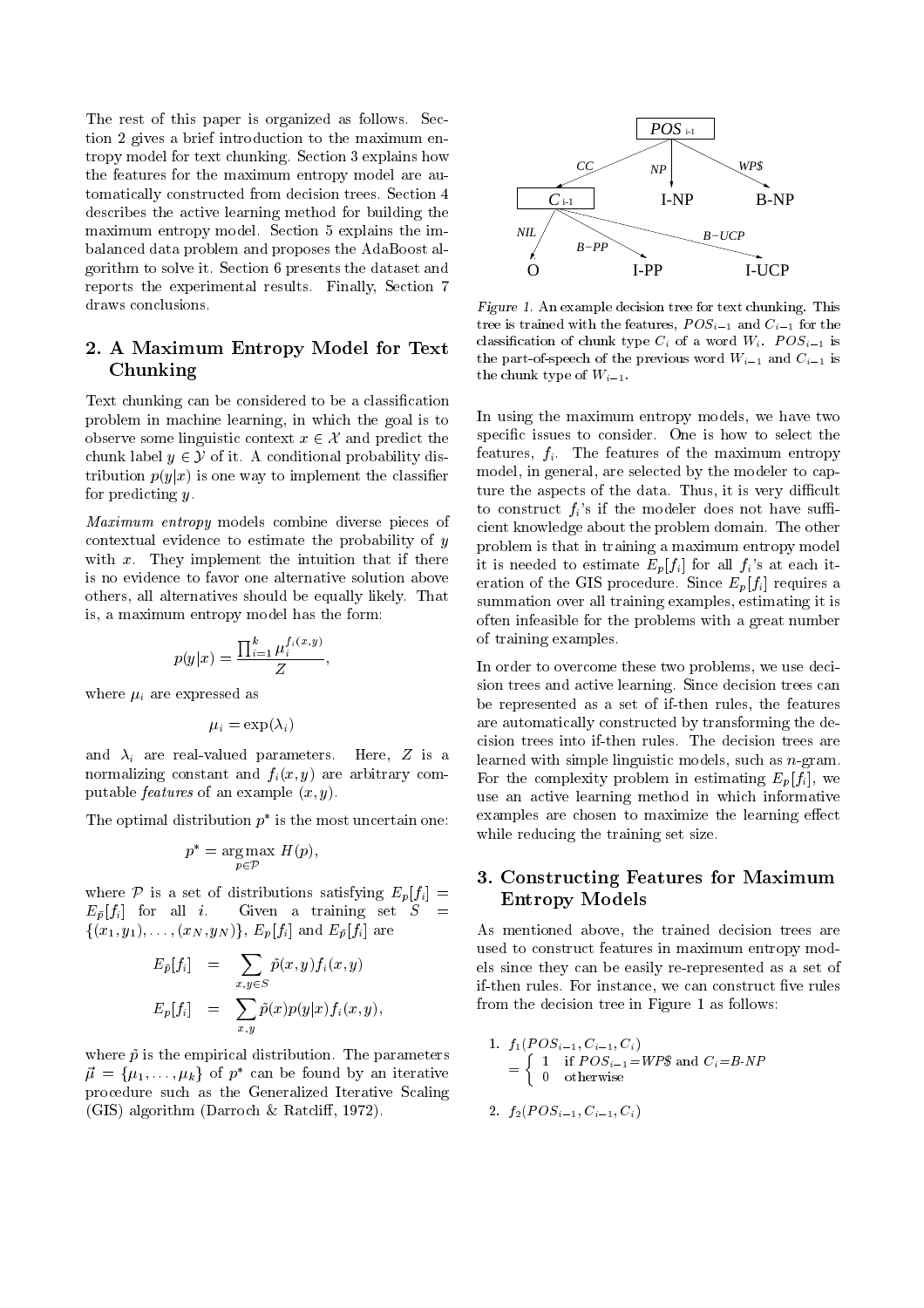$$
= \begin{cases}\n1 & \text{if } POS_{i-1} = NP \text{ and } C_i = I-NP \\
0 & \text{otherwise}\n\end{cases}
$$
\n3.  $f_3(POS_{i-1}, C_{i-1}, C_i)$   
\n
$$
= \begin{cases}\n1 & \text{if } C_{i-1} = B \cdot UCP \text{ and } POS_{i-1} = CC \\
0 & \text{otherwise}\n\end{cases}
$$
\n4.  $f_4(POS_{i-1}, C_{i-1}, C_i)$   
\n
$$
= \begin{cases}\n1 & \text{if } C_{i-1} = B \cdot PP \text{ and } POS_{i-1} = CC \\
0 & \text{otherwise}\n\end{cases}
$$
\n5.  $f_5(POS_{i-1}, C_{i-1}, C_i)$   
\n
$$
= \begin{cases}\n1 & \text{if } C_{i-1} = NIL \text{ and } POS_{i-1} = CC \\
0 & \text{otherwise}\n\end{cases}
$$
\n6.  $f_5(POS_{i-1}, C_{i-1}, C_i)$   
\n
$$
= \begin{cases}\n1 & \text{if } C_{i-1} = NIL \text{ and } POS_{i-1} = CC \\
0 & \text{otherwise}\n\end{cases}
$$

Because this is a decision tree trained with two simple features  $POS_{i-1}$  and  $C_{i-1}$  to determine the chunk type  $C_i$  of a word  $W_i$ , all the rules derived from this tree will have three arguments of  $POS_{i-1}$ ,  $C_{i-1}$  and  $C_i$ . The number of the rules is equivalent to that of the leaves in the tree. Therefore, once we have trained decision trees we can automatically construct from them the features for maximum entropy models.

In the viewpoint of decision trees, the features try to partition the training set into disjoint equivalent subsets. If they can predict perfectly all training examples, the partitioned subsets are optimal at least for the training examples. In such a case, it is of no use to further investigate the features. However, when they can not classify the training examples perfectly, misclassification training examples takes place since the subsets have no overlap. Thus, we can improve the features by admitting the overlap between the subsets.

In the viewpoint of maximum entropy models, the features that are automatically constructed from decision trees are considered to have identical weights. Since they try to partition the example space with no overlap, each feature is considered to have the same importance weight, meaning that all features have the same value of  $\mu_i$ . Thus, if we try to correctly classify the examples that are misclassified by decision trees, the values of  $\mu_i$  should be changed and optimized. Since we formulate the problem in a maximum entropy model, the optimal value of  $\mu_i$ 's can be found by the GIS algorithm (Berger et al., 1996).

For instance, assume that the if-then rules are weighted by a maximum entropy model as follows:

| $\bullet$ |   |           | ں. | A      | ٠<br>۰. |
|-----------|---|-----------|----|--------|---------|
| $\mu_{l}$ | ▵ | .<br>ບ ບບ | ິ  | ິ<br>u |         |

Let us consider an instance where  $POS_{i-1}$  is  $NP, C_{i-1}$ is  $B$ -PP, and  $C_i$  is I-PP. The chunk type  $C_i$  will be

predicted to be I-NP by the decision tree. However, it will be the correct chunk type,  $I$ - $PP$  with the weighted rules, because the weight of  $f_4$  is larger than that of  $f_2$  under the same Z. That is,

$$
p(I-PP \mid NP, B-PP) > p(I-NP \mid NP, B-PP).
$$

Besides, we can regard decision trees as a generator of high-order features from first-order features for maximum entropy models. For example, in Figure 1 three first-order features,  $t, C_{i-1}$ , and  $C_i$ , are given. Assume that all features t,  $C_{i-1}$ , and  $C_i$  can have 100 values respectively. Then, the space of the high-order features consists of  $10^6$  elements. In this figure, learning from a decision tree produces only five plausible rules, dramatically reducing the space size.

When we do not have sufficient linguistic knowledge about the target language and text chunking, we can use simple language models such as  $n$ -gram as the firstorder features to train decision trees. In this paper, we use Quinlan's C4.5 release 8 (Quinlan, 1993) for decision trees.

## 4. Active Learning to Reduce Training Data

Since the complexity of estimating  $E_p[f_i]$  in the GIS algorithm is  $O(M|\mathcal{Y}|\mathcal{N})$  (Ratnaparkhi, 1998), where  $M$  is the average number of features that are active for a given example,  $N$  is the number of training examples, and  $\mathcal Y$  is the set of labels, it can be intractable to calculate  $E_n[f_i]$  as N or M increases. The features are generated to partition the sample space by decision trees, so  $M$  is fixed in our problem setting. The only way to reduce the computational complexity is to reduce N. We estimate  $E_{\bar{p}}[f_i]$  by using the empirical expected value:

$$
E_{\bar{p}}[f_i] \approx \frac{1}{n} \sum_{j=1}^n f_i(x_j, y_j),
$$

where  $(x_1, y_1), \ldots, (x_n, y_n)$  are random samples from the unknown distribution p and  $n \ll N$ . Under this estimation, the methods of reducing the computational complexity of  $E_{\bar{p}}[f_i]$  are divided primarily into two approaches. One is to use a statistical approach and the other is to use an information theoretical approach.

As for statistical sampling methods, Markov Chain Monte Carlo (MCMC) methods are most commonly used to generate random samples from  $p$ . Gibbs sampling (Pietra et al., 1997), Metropolis sampling (Chen & Rosenfeld, 1999), and perfect sampling (Amaya  $\&$ Benedi, 2000) all fall into this category. The main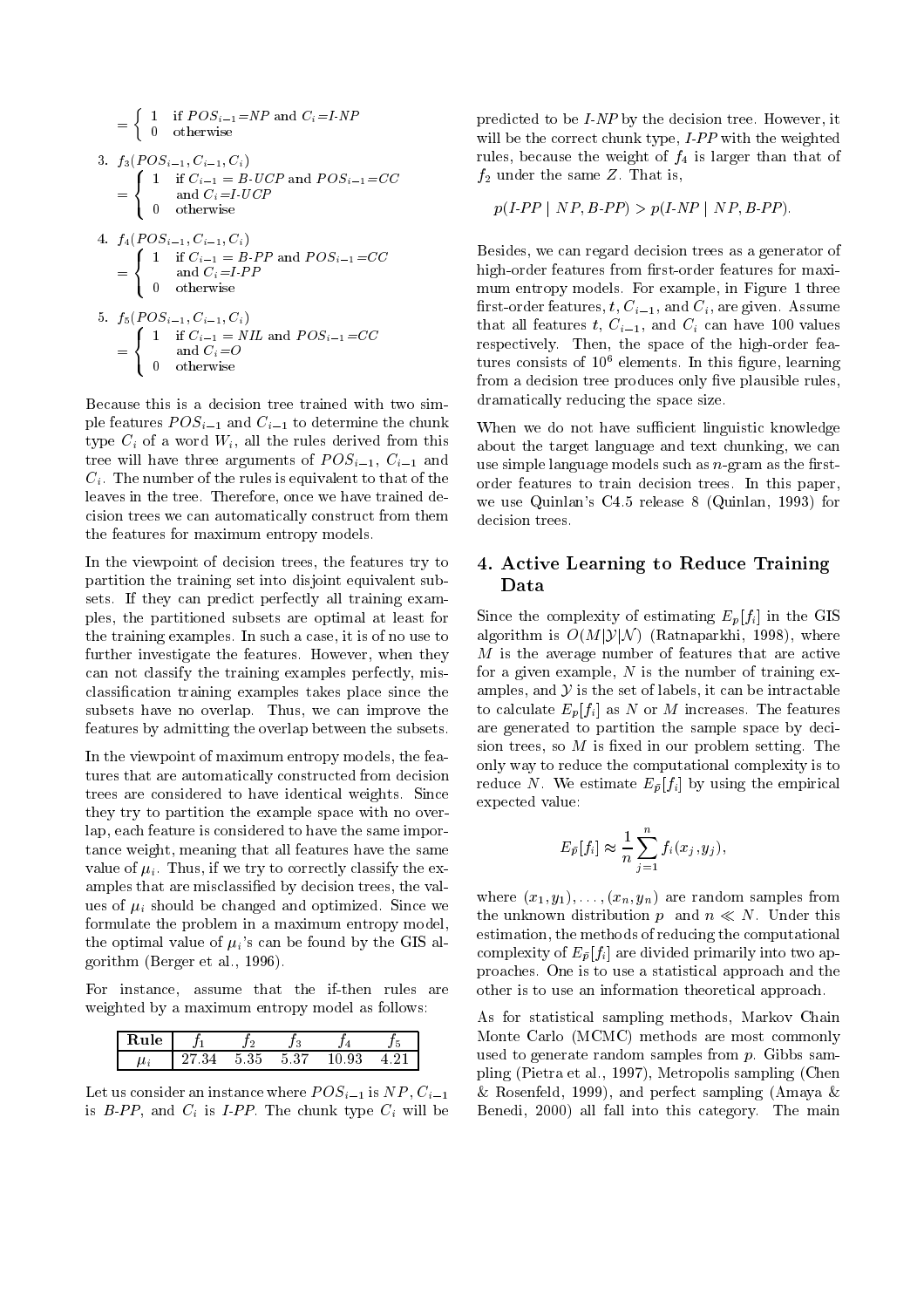

Figure 2. The procedure for active learning. In this figure, M is the training model,  $D_v$  is the validation set, and D is the set of total training examples.

drawback of this approach is that the samples are, in practice, drawn from an *estimated* distribution  $q$  rather than  $p$ , since  $p$  is usually unknown. If the distance between  $p$  and  $q$  is large, these methods will converge very slowly. Thus, in MCMC, the distribution  $q$  used to generate new samples must be similar to true distribution  $p$  for efficiency. However, it is extremely difficult to find such a distribution in a closed form.

Because most natural language resources are highly redundant, active learning is also widely used to reduce the number of training examples in natural language learning. That is, it is really reasonable to use only some informative samples, in the viewpoint of an information theoretical approach, rather than the whole training examples to calculate  $E_{\bar{p}}[f_i].$ 

Figure 2 sketches the procedure for active learning with the maximum entropy models used in this paper. Given  $D$  of  $N$  training examples, the initial training set  $D_0$  is randomly initialized as  $D_0 \subset D$ . Assume that we have an independent validation set  $D_v$ . At each iteration i, after the model is trained with  $D_i$ , the training set is expanded only when the accuracy of the trained model on  $D_n$  is higher than the accuracy of the previous iteration. In order to expand the training set,  $\lambda$  examples in  $D - D_i$  are selected and appended to current  $D_i$  to form  $D_{i+1}$ . If  $A_i$ , the accuracy of the trained model on  $D<sub>v</sub>$  does not increase after expanding the training set, the learning process stops.

When selecting an informative example is a computationally expensive process, the advantage of active learning can be lost. Since some informative examples are chosen and the model is retrained, the computational complexity will rather increase if such intermediate cost is larger than the reduction of computational

cost obtained by using a smaller number of examples. Adding only one example at each iteration would lead to too many iterations and too many re-learning of models. Thus, the value of a parameter  $\lambda$  should be chosen based on computational complexity and accuracy considerations. In our experiments below  $\lambda$  is chosen as  $5\%$  of training examples.

What can be the criterion to select the examples from  $D - D_i$ ? Zhang proved that the active learning which selects the critical examples based on mean square error improves training speed and generalization performance (Zhang, 1994). For the cases where it is too expensive to maintain several classifiers and a single classifier can estimate the uncertainty of an example, the uncertainty estimate can be used to select informative examples. The uncertainty of an example  $e$  can be estimated by the distance between class-conditional a posterior distribution  $P(C|e)$  and the uniform distri*bution*. A natural metric to measure the distance between two distributions is the Kullback-Leibler divergence (KL-divergence), where the KL-divergence between two distributions  $p$  and  $q$  is defined:

$$
KL(p||q) = \sum_{c_i \in C} p(c_i) \ln \frac{p(c_i)}{q(c_i)}
$$

Here,  $c_i$  is a disjoint set of classes to which an example belongs. Thus, the most uncertain example  $e^*$  is determined by:

$$
e^* = \underset{e_j \in D-D_i}{\arg \min} KL(U \parallel P(C|e_j)),
$$

where  $U$  is the uniform distribution.

### 5. AdaBoost for Imbalanced Data

Most natural language resources such as the CoNLL-2000 dataset are highly imbalanced. For example, in CoNLL-2000 only four major chunk types (NP, PP, VP, and O) among 12 occupy 95.10% of the training data. The high imbalance deteriorates the performance of the learners because of their low recall (Kubat & Matwin, 1997). We use the AdaBoost algorithm to solve this problem.

Since AdaBoost focuses on the instances that are hard to classify, it gives priority to the rare categories as the iteration passes. The margin-based algorithms such as AdaBoost and support vector machines concentrate on the examples near the boundary of hyperplane, so that they have the effect of biased sampling for rare categories. In addition we can, in general, expect not only higher recall but also better precision by AdaBoost, because it can be regarded as a committee model (Tumer  $&$  Ghosh, 1996).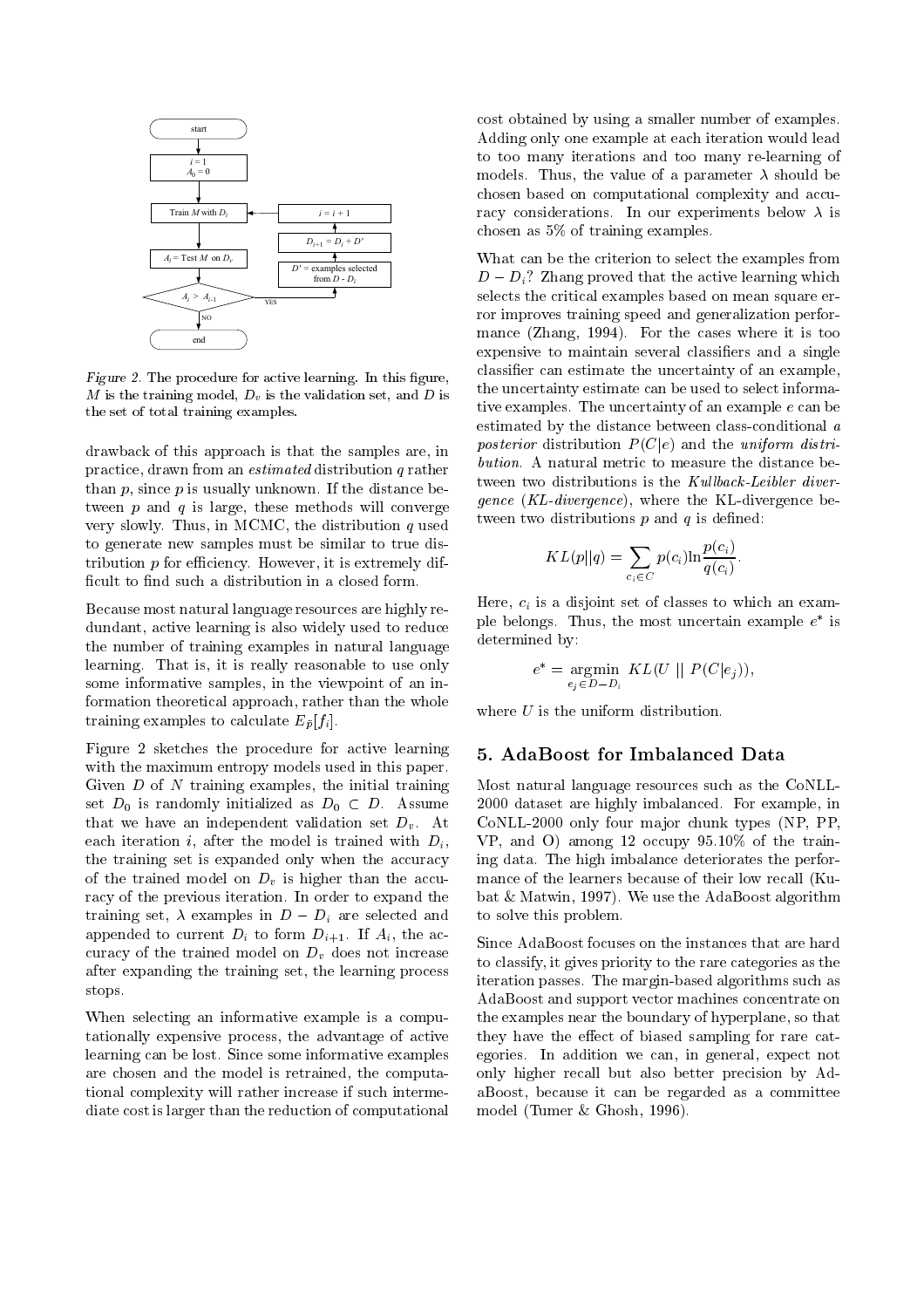Table 1. The linguistic attributes used to construct feature functions of maximum entropy models.

|             | τ.                                   |
|-------------|--------------------------------------|
| Attribute   | Meaning                              |
| $POS_{i-2}$ | Part-of-speech tag of word $W_{i-2}$ |
| $POS_{i-1}$ | Part-of-speech tag of word $W_{i-1}$ |
| $POS_i$     | Part-of-speech tag of word $W_i$     |
| $POS_{i+1}$ | Part-of-speech tag of word $W_{i+1}$ |
| $POS_{i+2}$ | Part-of-speech tag of word $W_{i+2}$ |
| $W_i$       | Word $W$                             |
| $C_{i-2}$   | Chunk tag of word $W_{i-2}$          |
| $C_{i-1}$   | Chunk tag of word $W_{i-1}$          |
|             |                                      |

### 6. Experiments

#### 6.1. Dataset

We use CoNLL-2000 Shared Task data (CoNLL, 2000) as a dataset, which consists of a training set and a test set which are a part of Wall Street Journal (WSJ) corpus. The training set, which are Sections 15-18 of the WSJ corpus, consists of 211,727 words and the test set consists of 47,377 words from Section 20 of the WSJ corpus. Each word in both training and test sets has two additional tags, which are a part-of-speech tag and a chunk tag. The part-of-speech tags are derived by the Brill tagger. The chunk tags contain the name of the chunk type. Most chunk types have two kinds of chunk tags. For instance, B-NP represents the first word of the noun phrase chunk while I-NP is given to other words in noun phrase chunk. In this dataset, they assume 11 types of phrase and one additional chunk tag, O, so that there exist 23 chunk types. The O chunk tag is used for words which are not part of any chunk. To adapt the dataset in our active learning, we divide the given training set into two subsets, a smaller training set  $D$  and the validation set  $Dv$ . In our experimental settings,  $D$  consists of 148,181 words and  $Dv$  of 63,546 words.

#### 6.2. First Order Features

To chunk English sentences, we use the mixture of  $n$ gram language models for part-of-speech and chunk type. Table 1 shows the linguistic attributes to learn decision trees. To determine the chunk tag of word  $W_i$ , the part-of-speech tags of surrounding words,  $W_i$  itself, and the chunk tags of two previous words  $W_{i-2}$  and  $W_{i-1}$ . For the surrounding words, two words of the left context and two words of the right context are used, since the right context words may give information on chunking. Especially when  $W_{i+1}$  or  $W_{i+2}$  is the last word of the sentence, it is usually the punctuation mark that makes  $W_i$  be the end of a chunk. Since chunking is performed sequentially, the chunk tag of

Table 2. The experimental results for text chunking.

| Method        | Our Method | C4.5   |
|---------------|------------|--------|
| Accuracy      | 96.72%     | 94.38% |
| Precision     | 91.62%     | 89.16% |
| Recall        | 93.36%     | 91.25% |
| F-score       | 92.48      | 90.20  |
| No. of Errors | 1,554      | 2,663  |

|                 |  |  |  | $W_{i+1}$ or $W_{i+2}$ are not known in determining the chunk |  |  |
|-----------------|--|--|--|---------------------------------------------------------------|--|--|
|                 |  |  |  | tag of $W_i$ . Thus, we use only the chunk tags of two        |  |  |
| previous words. |  |  |  |                                                               |  |  |

We do not include any lexical information for the contextual words. Adding many lexical information produces the decision trees with a tremendous number of leaves, which makes the computation of maximum entropy intractable. In addition, we found that using only lexical information of  $W_i$  gives better performance in our experimental settings.

#### 6.3. Experimental Results

Table 2 gives the experimental results of the proposed method in text chunking. The proposed method achieves 96.72% of accuracy and 92.48 of F-score, which are the improvement over C4.5 of  $2.34\%$  in accuracy and 2.28 in F-score. The improvement seems to be minute, but the number of errors is reduced by  $41.64\%$  from 2,663 to 1,554. This improvement is significant because chunking is in general an intermediate step for full parsing and the errors in this step can not be recovered in the following steps of language processing. When processing a huge text set, and considering an average length per sentence of 10, if the accuracy is about 90% then each sentence, on average, contains one error. Thus, it is important to increase  $1 \sim 2\%$  of accuracy in automatic chunk tagging. In addition, this improvement is important since decision trees themselves are strong classifiers. Thus, the proposed method plays a role in enhancing the performance of existing decision trees.

Figure 3 shows how effective the active learning is in reducing the number of training examples. It depicts the learning curves of the proposed method in accuracy and F-score. In this figure, 'Sequential Learning' implies that the examples in the training set are added in order, while 'Active Learning' selects the examples by its preference. The Y-axis represents the accuracy and F-score of the text chunking, while the X-axis indicates the number of training examples. The difference between the two lines is the performance improved by using active learning.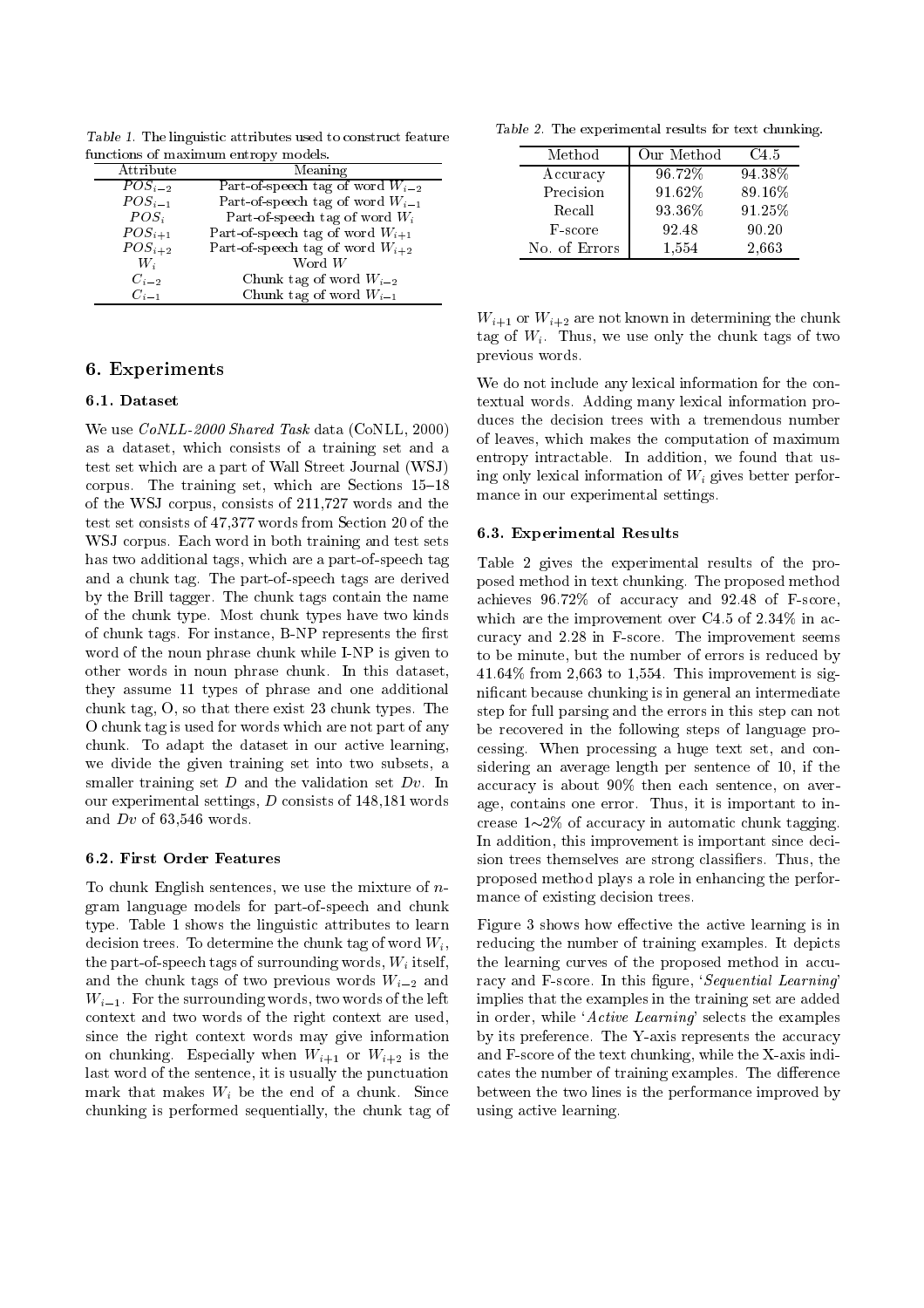

- gais of the periodicate of the proposed include in varying the number of training examples. Both figures -- - -- --  $\mathbf{r}$  for  $\mathbf{w}_l$  shows the accuracy carves on the test set, while  $\mathbf{r}_{l+1}$  $(b)$  is for the F-score curves.

. The state of the state of the state of the state of the state of the state of the state of the state of the state of the state of the state of the state of the state of the state of the state of the state of the state o . The contract of the contract of the contract of the contract of the contract of the contract of the contract of the contract of the contract of the contract of the contract of the contract of the contract of the contrac  \*- 
 
      9  

 " >J the total training examples. After more than  $80,000$  $\sim$  . The second property where  $\sim$  is the second power construction of  $\sim$  . The second second second second second second second second second second second second second second second second second second second sec of the total examples, there is little improvement for ene accuracy, Inough the mouth biops fourning area. The 4//// 
 #  \* 3?'?J -- -  $\mathbb{R}^n$  . The contract of the contract of the contract of the contract of the contract of the contract of the contract of the contract of the contract of the contract of the contract of the contract of the contract of  $\frac{1}{2}$  and  $\frac{1}{2}$   $\frac{1}{2}$  and  $\frac{1}{2}$  and  $\frac{1}{2}$  and  $\frac{1}{2}$  and  $\frac{1}{2}$  and  $\frac{1}{2}$  and  $\frac{1}{2}$  and  $\frac{1}{2}$  and  $\frac{1}{2}$  and  $\frac{1}{2}$  and  $\frac{1}{2}$  and  $\frac{1}{2}$  and  $\frac{1}{2}$  and  $\frac{1}{2}$  and  $\alpha$  ,  $\alpha$  ,  $\alpha$  ,  $\alpha$  ,  $\alpha$  ,  $\alpha$  ,  $\alpha$  ,  $\alpha$  ,  $\alpha$  ,  $\alpha$  ,  $\alpha$  ,  $\alpha$  ,  $\alpha$  ,  $\alpha$  ,  $\alpha$  ,  $\alpha$  ,  $\alpha$  ,  $\alpha$  ,  $\alpha$  ,  $\alpha$  ,  $\alpha$  ,  $\alpha$  ,  $\alpha$  ,  $\alpha$  ,  $\alpha$  ,  $\alpha$  ,  $\alpha$  ,  $\alpha$  ,  $\alpha$  ,  $\alpha$  ,  $\alpha$  ,  $\alpha$  $\sim$  . The contraction of the contract of the contract of the contract of the contract of the contract of the contract of the contract of the contract of the contract of the contract of the contract of the contract of the  $\alpha$  . The set is a set in the set in the set of  $\alpha$  in the set of  $\alpha$  $\omega$  in accuracy, we obtain  $\sigma\omega$  or i becker while only word 4//// 
 #  \*-  
 -  $\mathcal{R}^{\text{cusp}}$  from the value to from the content of the resulting  $\mathcal{R}^{\text{cusp}}$ with total training examples.

: 
 --\$ \*   
   $\alpha$  . The construction of  $\alpha$  is the contract of  $\alpha$  in  $\alpha$ - 
 \* - 
 \*    $\text{maxmax}$  of creating exemption. The enter mic to end about "   
 -  "  "

 #  



Figure 4. The number of features generated from decision trees in varying the number of training examples.

 $\pm$  abic of  $\pm$  incredibility and  $\pm$  components are the country when here  $\pm$  - 
  (/  (/  order features, ME2 is the ME with high-order features,  $\alpha$  is a new consider the contract of  $\alpha$  is  $\alpha$  . The contract of  $\alpha$  is  $\alpha$  is  $\alpha$  is  $\alpha$  is  $\alpha$  is  $\alpha$  is  $\alpha$  is  $\alpha$  is  $\alpha$  is  $\alpha$  is  $\alpha$  is  $\alpha$  is  $\alpha$  is  $\alpha$  is  $\alpha$  is  $\alpha$  is  $\alpha$  is  $\alpha$  is  $\alpha$  is

| Method    | ME 1     | ME2    | DТ     | Our Method |
|-----------|----------|--------|--------|------------|
| Accuracy  | $95.5\%$ | N / A  | 94.87% | 96.29%     |
| Precision | N/A      | 92.08% | 89.59% | 90.57%     |
| Recall    | N/A      | 91.86% | 89.94% | 92.63%     |
| F-score   | 90.5     | 91.97  | 88.75  | 91.59      |

amples active learning generates  $1,700$  kinds of rules,   9   ' -  - . The contract of the contract of the contract of the contract of the contract of the contract of the contract of the contract of the contract of the contract of the contract of the contract of the contract of the contrac - 
  # 
  
  $\mathbf{r}$  and  $\mathbf{r}$  control deceded  $\mathbf{r}$  . The set of  $\mathbf{r}$  and  $\mathbf{r}$  and  $\mathbf{r}$  are  $\mathbf{r}$  $\sim$  2000  $\sim$  2000  $\sim$  2000  $\sim$  2000  $\sim$  9000  $\sim$  9000  $\sim$  9000  $\sim$  9000  $\sim$  9000  $\sim$  9000  $\sim$ ing.

#### $6.4.$  Comparison with the Normal Maximum  $\rm Entropy\ Model$

    # 
  - es a corresponding to the contract of the corresponding to the corresponding the corresponding to the contract of the contract of the contract of the contract of the contract of the contract of the contract of the contract 
  \* +  #-  $\mathcal{N}$  , and  $\mathcal{N}$  and  $\mathcal{N}$  and  $\mathcal{N}$  . The set of the set of the set of the set of the set of the set of the set of the set of the set of the set of the set of the set of the set of the set of the set of the  $\sigma$  we all a right contain of  $\blacksquare$  weight. The r op tags  \*
  \*
   $\alpha$  , about any throw of a criteria control. If the restriction interference in  $\ldots$  . The contraction of the protromation with  $\sim$ word and the next word. Using only these first order  $\alpha$  . The contract of the contract of  $\alpha$  is a  $\alpha$  in  $\alpha$  is  $\alpha$  is  $\alpha$  is  $\alpha$  is  $\alpha$  is  $\alpha$  is  $\alpha$  is a set of  $\alpha$  is  $\alpha$  is a set of  $\alpha$  is a set of  $\alpha$  is a set of  $\alpha$  is a set of  $\alpha$  is a set of  $\alpha$  i where the decision tree shows an accuracy of  $\sigma_{10}$  //  $\frac{1}{2}$  and  $\frac{1}{2}$  boote of ooter  $\frac{1}{2}$ 

  \* "  " 
 \*    (" \*    +

  \* G - \$  -  $\sim$  . The contraction to the structure in perpeture  $\sim$ !     
   -  $\alpha$  . The set of  $\alpha$  is the set of  $\alpha$  is the set of  $\alpha$  is the set of  $\alpha$  is the set of  $\alpha$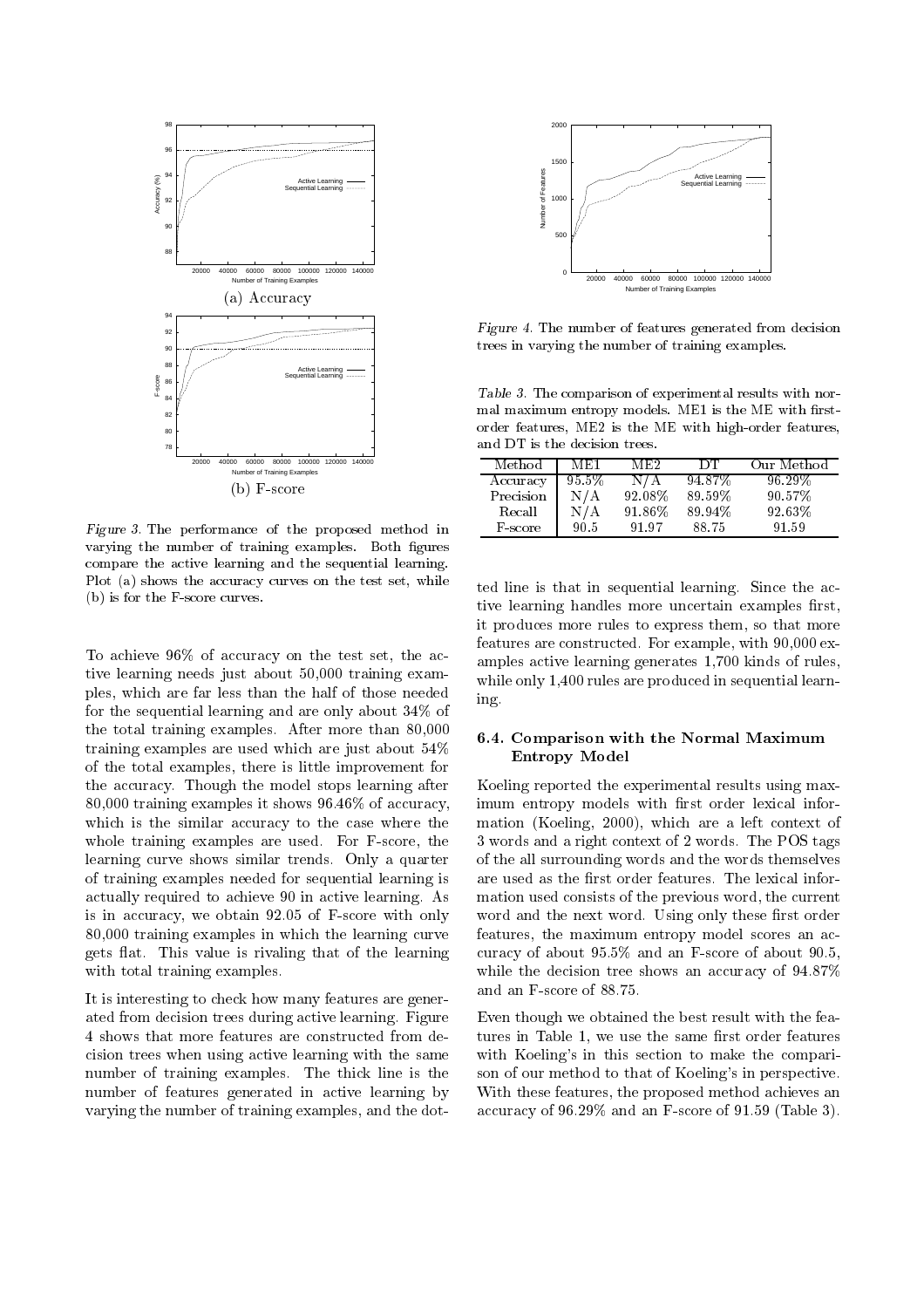

Figure 5. The effect of AdaBoost for the proposed method. Figure (a) is measured on the accuracy while (b) is on the F-score

This results are obtained by training with full training examples given in the CoNLL-2000 dataset. The performance is far higher than the decision trees and the maximum entropy model with only first-order features. Although it shows a little worse precision than the maximum entropy model with the selected highorder features, its recall is higher, so that the proposed method gives similar performance to those of the maximum entropy model with high-order features. Though more features than in Table 1 are used, the performance of the proposed method rather decreased by 0.89 in F-score. This implies that some features used in Koeling's experiments are irrelevant at least in our experimental settings.

#### 6.5. AdaBoost Effect

Figure 5 shows the effect of AdaBoost for text chunking on the CoNLL-2000 dataset. Until the 13th iteration, both the accuracy and F-score get higher and higher after each iteration. After that, the performance gets flat though there is some minor change in both measures. Consequently, both the accuracy and F-score get higher by boosting and the improvement in F-score is far larger than that of accuracy. This is because the precision is also improved by boosting, in addition to the expectation that the recall will be

Table 4. The final results. The accuracy is 96.88%.

| Type        | Precision            | Recall   | F-score |
|-------------|----------------------|----------|---------|
| A DJP       | 62.23%               | 65.07%   | 63.62   |
| ADVP        | 74.48%               | 78.87%   | 76.61   |
| CONJP       | 40.00%               | 66.67%   | 50.00   |
| <b>INTJ</b> | 100.00%              | 50.00%   | 66.67   |
| LST         | $0.00\%$             | $0.00\%$ | 0.00    |
| NP          | 92.49%               | 94.75%   | 93.61   |
| PP          | 96.63%               | 97.71%   | 97.17   |
| <b>PRT</b>  | 73.74%               | 68.87%   | 71.22   |
| SBAR.       | 90.89%               | 87.66%   | 89.25   |
| VP          | 92.67%               | 93.58%   | 93.12   |
|             | $\overline{9}1.96\%$ | 93.69%   | 92.82   |

improved.

Table 4 is the performance measured when the AdaBoost gives the best performance. It reports 96.88% of accuracy and 92.82 of F-score. Compared with Table 2, the  $F$ -score is improved by up to 0.34 by the AdaBoost while the accuracy is improved by 0.16%. The effect of boosting does not seem to be significant. One possible explanation is that the maximum entropy model is already strong enough to boost up. However, the performance in Table 4 is far better than that of the maximum entropy model of Koeling's (see Table 3). Though this is not the best result reported using CoNLL-2000 dataset (Zhang et al., 2001), it shows that the proposed method can overperform the maximum entropy models with the features selected carefully.

### 7. Conclusion

In this paper we have proposed a new method for learning text chunking using maximum entropy models. This method resolves three major limitations in applying maximum entropy models to text chunking, where two limitations come from the maximum entropy model itself and the remaining one is from highly imbalanced distribution of chunk types in the corpus. The first limitation is the shortage of prior knowledge for the target problem in constructing the features for maximum entropy models. This limitation is solved by automatically inducing the features for the maximum entropy models from decision trees trained with a simple  $n$ -gram language model. This method can also be considered to generate high-order features from the simple first-order features using decision trees. This is important because the need for experts is removed who has much knowledge on the problem domain and is required to make the proper features for maximum entropy models. The experiments on the CoNLL-2000 dataset show that the proposed method achieves 92.48